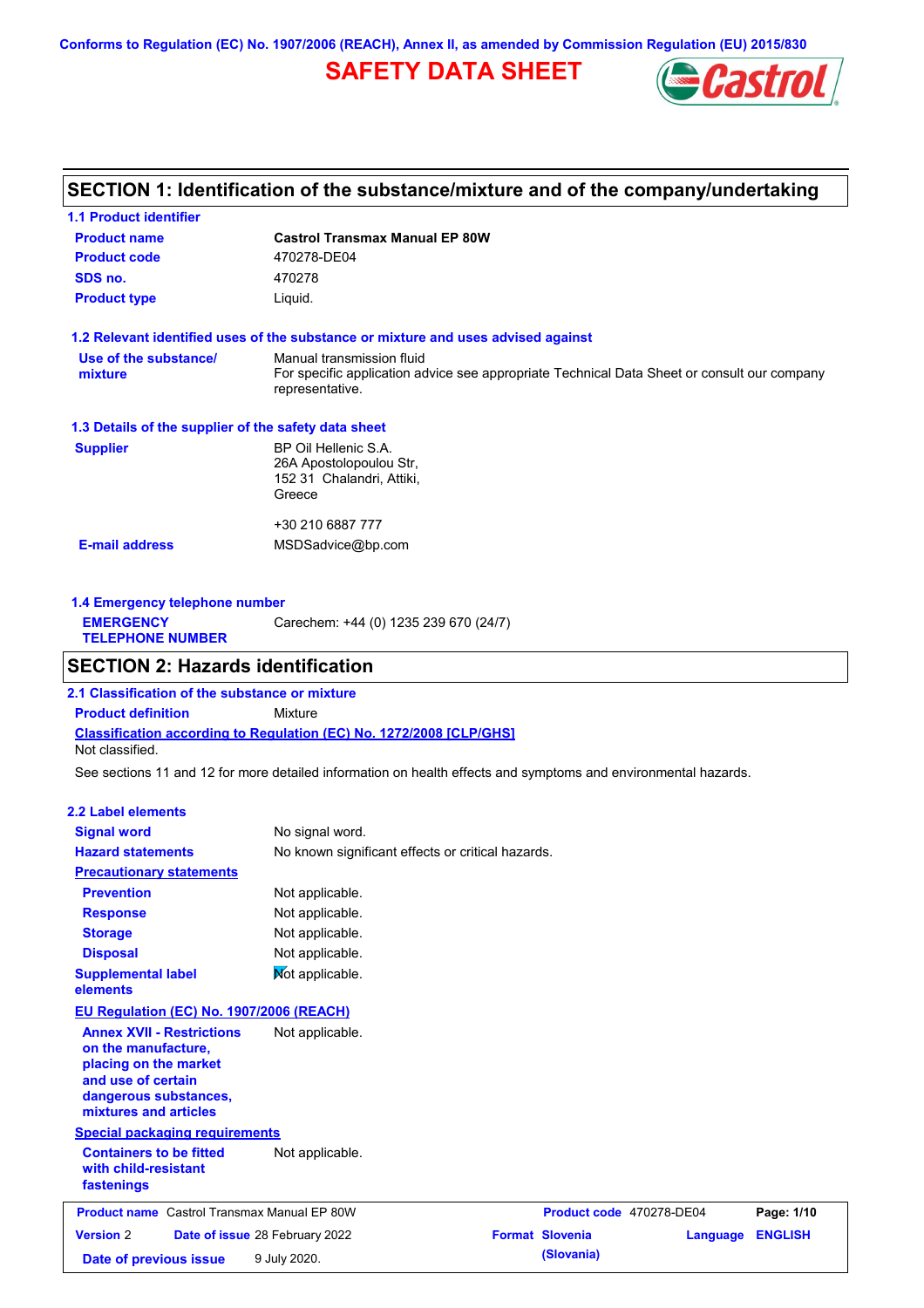## **SECTION 2: Hazards identification**

| <b>Tactile warning of danger</b>                                                                                         | Not applicable.                                                                                               |
|--------------------------------------------------------------------------------------------------------------------------|---------------------------------------------------------------------------------------------------------------|
| 2.3 Other hazards                                                                                                        |                                                                                                               |
| <b>Results of PBT and vPvB</b><br>assessment                                                                             | Product does not meet the criteria for PBT or vPvB according to Regulation (EC) No. 1907/2006,<br>Annex XIII. |
| <b>Product meets the criteria</b><br>for PBT or vPvB according<br>to Regulation (EC) No.<br><b>1907/2006, Annex XIII</b> | This mixture does not contain any substances that are assessed to be a PBT or a vPvB.                         |
| Other hazards which do<br>not result in classification                                                                   | Defatting to the skin.                                                                                        |
|                                                                                                                          | <b>SECTION 3: Composition/information on ingredients</b>                                                      |
| <b>3.2 Mixtures</b>                                                                                                      |                                                                                                               |
| <b>Product definition</b>                                                                                                | Mixture                                                                                                       |

Highly refined base oil (IP 346 DMSO extract < 3%). Proprietary performance additives.

**This product does not contain any hazardous ingredients at or above regulated thresholds.**

#### Do not induce vomiting unless directed to do so by medical personnel. Get medical attention if symptoms occur. In case of contact, immediately flush eyes with plenty of water for at least 15 minutes. Eyelids should be held away from the eyeball to ensure thorough rinsing. Check for and remove any contact lenses. Get medical attention. **4.1 Description of first aid measures** If inhaled, remove to fresh air. Get medical attention if symptoms occur. **Ingestion Inhalation Eye contact Protection of first-aiders** No action shall be taken involving any personal risk or without suitable training. **SECTION 4: First aid measures 4.2 Most important symptoms and effects, both acute and delayed 4.3 Indication of any immediate medical attention and special treatment needed Skin contact** Wash skin thoroughly with soap and water or use recognised skin cleanser. Remove contaminated clothing and shoes. Wash clothing before reuse. Clean shoes thoroughly before reuse. Get medical attention if irritation develops. See Section 11 for more detailed information on health effects and symptoms. **Potential acute health effects Inhalation** Vapour inhalation under ambient conditions is not normally a problem due to low vapour pressure. **Ingestion** No known significant effects or critical hazards. **Skin contact** Defatting to the skin. May cause skin dryness and irritation. **Eye contact** No known significant effects or critical hazards. **Delayed and immediate effects as well as chronic effects from short and long-term exposure Inhalation Ingestion Skin contact Eye contact** Overexposure to the inhalation of airborne droplets or aerosols may cause irritation of the respiratory tract. Ingestion of large quantities may cause nausea and diarrhoea. Prolonged or repeated contact can defat the skin and lead to irritation and/or dermatitis. Potential risk of transient stinging or redness if accidental eye contact occurs.

| <b>Notes to physician</b>                                         | Treatment should in general be symptomatic and directed to relieving any effects.                              |  |  |  |  |
|-------------------------------------------------------------------|----------------------------------------------------------------------------------------------------------------|--|--|--|--|
| <b>SECTION 5: Firefighting measures</b>                           |                                                                                                                |  |  |  |  |
| 5.1 Extinguishing media<br><b>Suitable extinguishing</b><br>media | In case of fire, use foam, dry chemical or carbon dioxide extinguisher or spray.                               |  |  |  |  |
| Unsuitable extinguishing<br>media                                 | Do not use water jet. The use of a water jet may cause the fire to spread by splashing the<br>burning product. |  |  |  |  |

|                        | <b>Product name</b> Castrol Transmax Manual EP 80W | Product code 470278-DE04 |                  | Page: 2/10 |
|------------------------|----------------------------------------------------|--------------------------|------------------|------------|
| <b>Version 2</b>       | <b>Date of issue 28 February 2022</b>              | <b>Format Slovenia</b>   | Language ENGLISH |            |
| Date of previous issue | 9 July 2020.                                       | (Slovania)               |                  |            |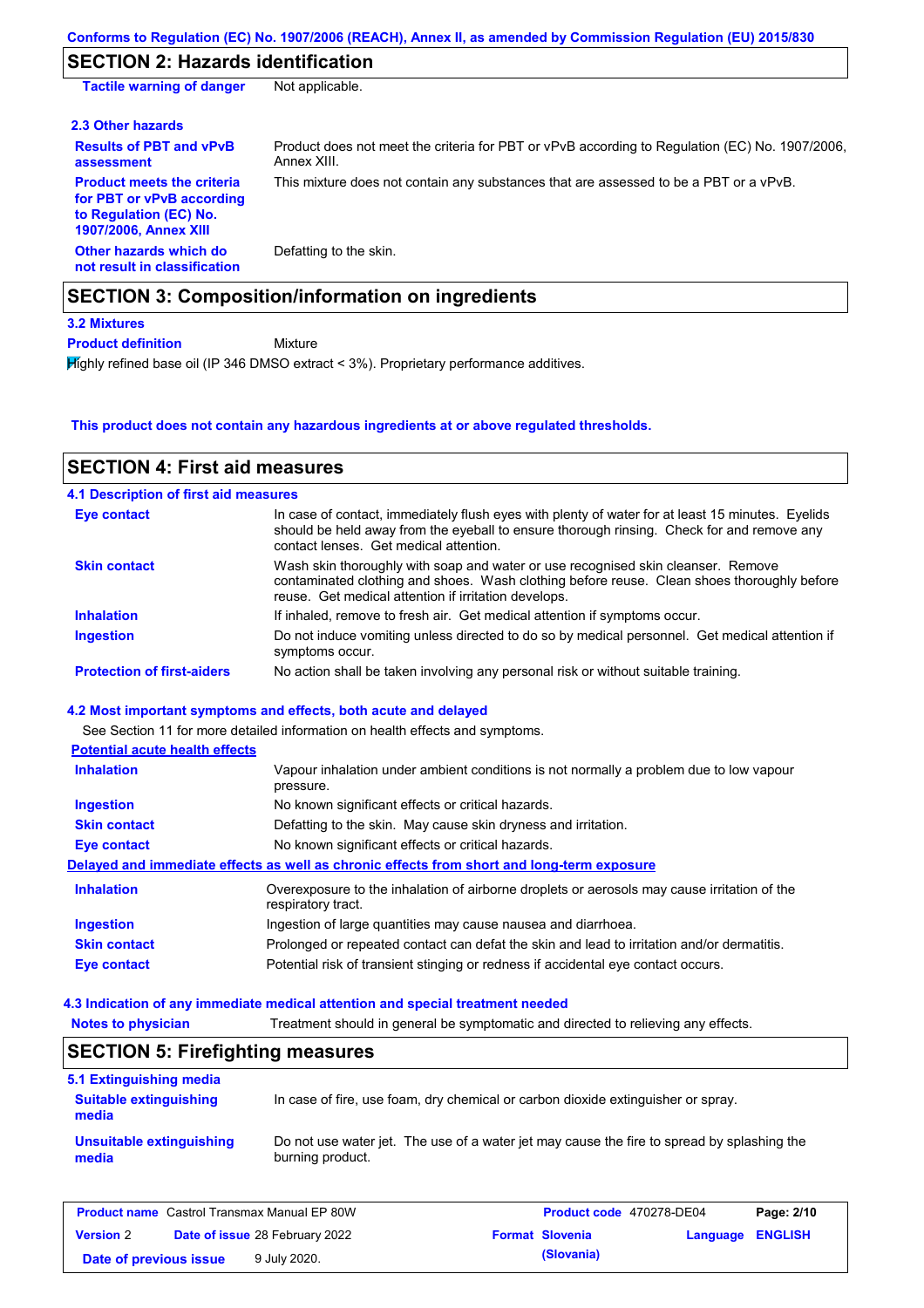# **SECTION 5: Firefighting measures**

| 5.2 Special hazards arising from the substance or mixture |                                                                                                                                                                                                                                                                                                                                                                   |  |  |  |  |  |
|-----------------------------------------------------------|-------------------------------------------------------------------------------------------------------------------------------------------------------------------------------------------------------------------------------------------------------------------------------------------------------------------------------------------------------------------|--|--|--|--|--|
| <b>Hazards from the</b><br>substance or mixture           | In a fire or if heated, a pressure increase will occur and the container may burst.                                                                                                                                                                                                                                                                               |  |  |  |  |  |
| <b>Hazardous combustion</b><br>products                   | Combustion products may include the following:<br>carbon oxides (CO, CO <sub>2</sub> ) (carbon monoxide, carbon dioxide)<br>sulphur oxides (SO, SO <sub>2</sub> , etc.)                                                                                                                                                                                           |  |  |  |  |  |
| <b>5.3 Advice for firefighters</b>                        |                                                                                                                                                                                                                                                                                                                                                                   |  |  |  |  |  |
| <b>Special precautions for</b><br>fire-fighters           | No action shall be taken involving any personal risk or without suitable training. Promptly<br>isolate the scene by removing all persons from the vicinity of the incident if there is a fire.                                                                                                                                                                    |  |  |  |  |  |
| <b>Special protective</b><br>equipment for fire-fighters  | Fire-fighters should wear appropriate protective equipment and self-contained breathing<br>apparatus (SCBA) with a full face-piece operated in positive pressure mode. Clothing for fire-<br>fighters (including helmets, protective boots and gloves) conforming to European standard EN<br>469 will provide a basic level of protection for chemical incidents. |  |  |  |  |  |

## **SECTION 6: Accidental release measures**

|                                                          | 6.1 Personal precautions, protective equipment and emergency procedures                                                                                                                                                                                                                                                                                                                        |
|----------------------------------------------------------|------------------------------------------------------------------------------------------------------------------------------------------------------------------------------------------------------------------------------------------------------------------------------------------------------------------------------------------------------------------------------------------------|
| For non-emergency<br>personnel                           | No action shall be taken involving any personal risk or without suitable training. Evacuate<br>surrounding areas. Keep unnecessary and unprotected personnel from entering. Do not touch<br>or walk through spilt material. Floors may be slippery; use care to avoid falling. Put on<br>appropriate personal protective equipment.                                                            |
| For emergency responders                                 | If specialised clothing is required to deal with the spillage, take note of any information in<br>Section 8 on suitable and unsuitable materials. See also the information in "For non-<br>emergency personnel".                                                                                                                                                                               |
| <b>6.2 Environmental</b><br>precautions                  | Avoid dispersal of spilt material and runoff and contact with soil, waterways, drains and sewers.<br>Inform the relevant authorities if the product has caused environmental pollution (sewers,<br>waterways, soil or air).                                                                                                                                                                    |
| 6.3 Methods and material for containment and cleaning up |                                                                                                                                                                                                                                                                                                                                                                                                |
| <b>Small spill</b>                                       | Stop leak if without risk. Move containers from spill area. Absorb with an inert material and<br>place in an appropriate waste disposal container. Dispose of via a licensed waste disposal<br>contractor.                                                                                                                                                                                     |
| Large spill                                              | Stop leak if without risk. Move containers from spill area. Prevent entry into sewers, water<br>courses, basements or confined areas. Contain and collect spillage with non-combustible,<br>absorbent material e.g. sand, earth, vermiculite or diatomaceous earth and place in container<br>for disposal according to local regulations. Dispose of via a licensed waste disposal contractor. |
| 6.4 Reference to other<br><b>sections</b>                | See Section 1 for emergency contact information.<br>See Section 5 for firefighting measures.<br>See Section 8 for information on appropriate personal protective equipment.<br>See Section 12 for environmental precautions.<br>See Section 13 for additional waste treatment information.                                                                                                     |

## **SECTION 7: Handling and storage**

### **7.1 Precautions for safe handling**

| Put on appropriate personal protective equipment.<br><b>Protective measures</b> |                                                                                                                                                                                                                                                                                                                                                                                                                                                                                          |  |  |  |
|---------------------------------------------------------------------------------|------------------------------------------------------------------------------------------------------------------------------------------------------------------------------------------------------------------------------------------------------------------------------------------------------------------------------------------------------------------------------------------------------------------------------------------------------------------------------------------|--|--|--|
| <b>Advice on general</b><br>occupational hygiene                                | Eating, drinking and smoking should be prohibited in areas where this material is handled,<br>stored and processed. Wash thoroughly after handling. Remove contaminated clothing and<br>protective equipment before entering eating areas. See also Section 8 for additional<br>information on hygiene measures.                                                                                                                                                                         |  |  |  |
| <b>7.2 Conditions for safe</b><br>storage, including any<br>incompatibilities   | Store in accordance with local requiations. Store in a dry, cool and well-ventilated area, away<br>from incompatible materials (see Section 10). Keep away from heat and direct sunlight. Keep<br>container tightly closed and sealed until ready for use. Containers that have been opened must<br>be carefully resealed and kept upright to prevent leakage. Store and use only in equipment/<br>containers designed for use with this product. Do not store in unlabelled containers. |  |  |  |
| <b>Not suitable</b>                                                             | Prolonged exposure to elevated temperature                                                                                                                                                                                                                                                                                                                                                                                                                                               |  |  |  |
| 7.3 Specific end use(s)                                                         |                                                                                                                                                                                                                                                                                                                                                                                                                                                                                          |  |  |  |
| <b>Recommendations</b>                                                          | See section 1.2 and Exposure scenarios in annex, if applicable.                                                                                                                                                                                                                                                                                                                                                                                                                          |  |  |  |
|                                                                                 |                                                                                                                                                                                                                                                                                                                                                                                                                                                                                          |  |  |  |

| <b>Product name</b> Castrol Transmax Manual EP 80W |  |                                       | <b>Product code</b> 470278-DE04 |                        | Page: 3/10       |  |
|----------------------------------------------------|--|---------------------------------------|---------------------------------|------------------------|------------------|--|
| <b>Version 2</b>                                   |  | <b>Date of issue 28 February 2022</b> |                                 | <b>Format Slovenia</b> | Language ENGLISH |  |
| Date of previous issue                             |  | 9 July 2020.                          |                                 | (Slovania)             |                  |  |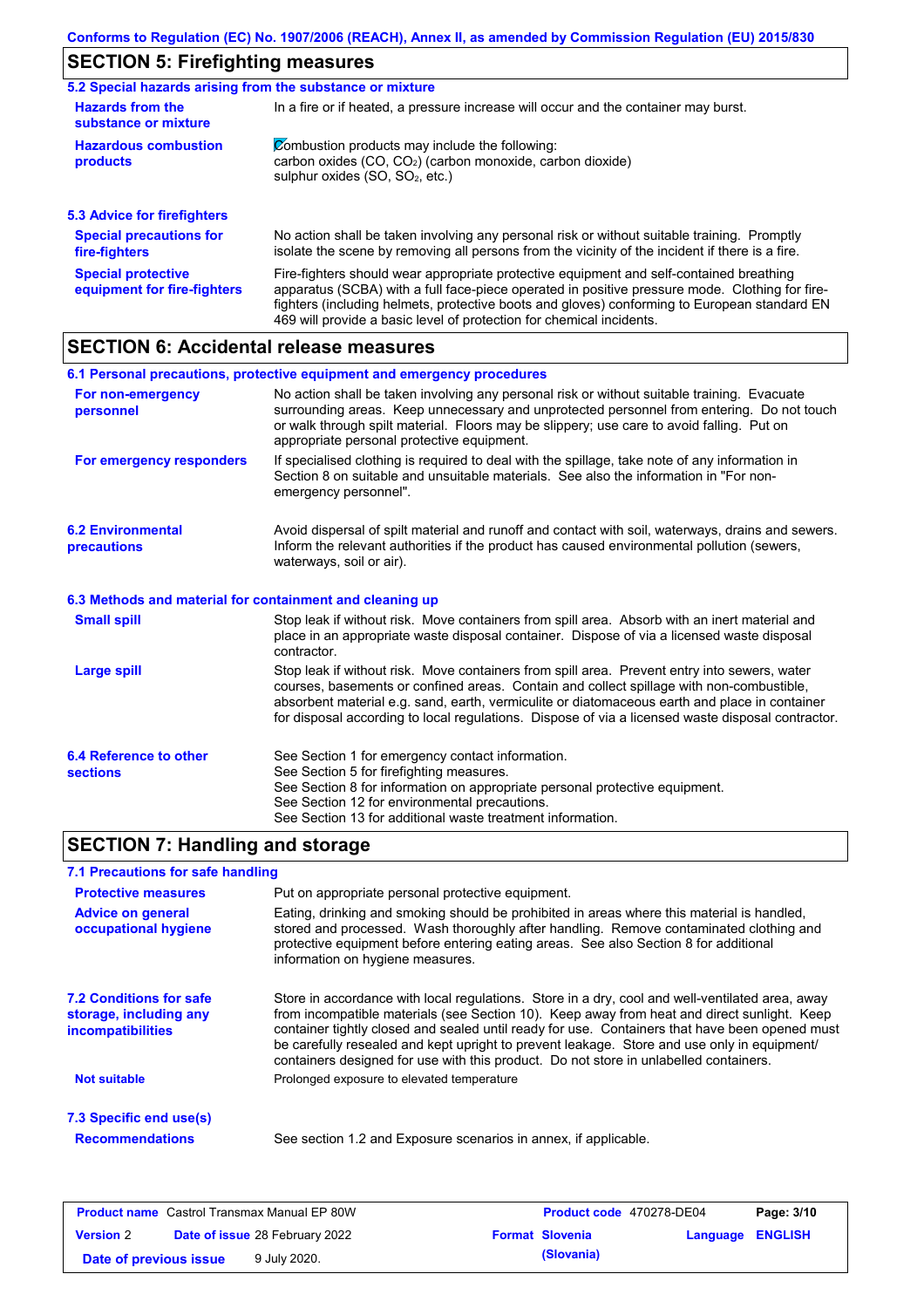## **SECTION 8: Exposure controls/personal protection**

#### **8.1 Control parameters**

|  | <b>Occupational exposure limits</b> |  |
|--|-------------------------------------|--|
|  |                                     |  |

No exposure limit value known.

Whilst specific OELs for certain components may be shown in this section, other components may be present in any mist, vapour or dust produced. Therefore, the specific OELs may not be applicable to the product as a whole and are provided for guidance only.

#### **Recommended monitoring procedures**

If this product contains ingredients with exposure limits, personal, workplace atmosphere or biological monitoring may be required to determine the effectiveness of the ventilation or other control measures and/or the necessity to use respiratory protective equipment. Reference should be made to monitoring standards, such as the following: European Standard EN 689 (Workplace atmospheres - Guidance for the assessment of exposure by inhalation to chemical agents for comparison with limit values and measurement strategy) European Standard EN 14042 (Workplace atmospheres - Guide for the application and use of procedures for the assessment of exposure to chemical and biological agents) European Standard EN 482 (Workplace atmospheres - General requirements for the performance of procedures for the measurement of chemical agents) Reference to national guidance documents for methods for the determination of hazardous substances will also be required.

#### **Derived No Effect Level**

No DNELs/DMELs available.

#### **Predicted No Effect Concentration**

```
No PNECs available
```

| <b>8.2 Exposure controls</b>                       |                                                           |                                                                                                                                                                                                                                                                                                                                                                                                                                                                                                                                                                                                                                                                                                                                                                                                                                                                                                                                                      |                         |
|----------------------------------------------------|-----------------------------------------------------------|------------------------------------------------------------------------------------------------------------------------------------------------------------------------------------------------------------------------------------------------------------------------------------------------------------------------------------------------------------------------------------------------------------------------------------------------------------------------------------------------------------------------------------------------------------------------------------------------------------------------------------------------------------------------------------------------------------------------------------------------------------------------------------------------------------------------------------------------------------------------------------------------------------------------------------------------------|-------------------------|
| <b>Appropriate engineering</b><br><b>controls</b>  | kept in good condition and properly maintained.           | Provide exhaust ventilation or other engineering controls to keep the relevant airborne<br>concentrations below their respective occupational exposure limits.<br>All activities involving chemicals should be assessed for their risks to health, to ensure<br>exposures are adequately controlled. Personal protective equipment should only be considered<br>after other forms of control measures (e.g. engineering controls) have been suitably evaluated.<br>Personal protective equipment should conform to appropriate standards, be suitable for use, be<br>Your supplier of personal protective equipment should be consulted for advice on selection and<br>appropriate standards. For further information contact your national organisation for standards.<br>The final choice of protective equipment will depend upon a risk assessment. It is important to<br>ensure that all items of personal protective equipment are compatible. |                         |
| <b>Individual protection measures</b>              |                                                           |                                                                                                                                                                                                                                                                                                                                                                                                                                                                                                                                                                                                                                                                                                                                                                                                                                                                                                                                                      |                         |
| <b>Hygiene measures</b>                            |                                                           | Wash hands, forearms and face thoroughly after handling chemical products, before eating,<br>smoking and using the lavatory and at the end of the working period. Ensure that eyewash<br>stations and safety showers are close to the workstation location.                                                                                                                                                                                                                                                                                                                                                                                                                                                                                                                                                                                                                                                                                          |                         |
| <b>Respiratory protection</b>                      | of the working conditions.                                | In case of insufficient ventilation, wear suitable respiratory equipment.<br>The correct choice of respiratory protection depends upon the chemicals being handled, the<br>conditions of work and use, and the condition of the respiratory equipment. Safety procedures<br>should be developed for each intended application. Respiratory protection equipment should<br>therefore be chosen in consultation with the supplier/manufacturer and with a full assessment                                                                                                                                                                                                                                                                                                                                                                                                                                                                              |                         |
| <b>Eye/face protection</b>                         | Safety glasses with side shields.                         |                                                                                                                                                                                                                                                                                                                                                                                                                                                                                                                                                                                                                                                                                                                                                                                                                                                                                                                                                      |                         |
| <b>Skin protection</b>                             |                                                           |                                                                                                                                                                                                                                                                                                                                                                                                                                                                                                                                                                                                                                                                                                                                                                                                                                                                                                                                                      |                         |
| <b>Hand protection</b>                             | <b>General Information:</b>                               |                                                                                                                                                                                                                                                                                                                                                                                                                                                                                                                                                                                                                                                                                                                                                                                                                                                                                                                                                      |                         |
|                                                    |                                                           | Because specific work environments and material handling practices vary, safety procedures<br>should be developed for each intended application. The correct choice of protective gloves<br>depends upon the chemicals being handled, and the conditions of work and use. Most gloves<br>provide protection for only a limited time before they must be discarded and replaced (even the<br>best chemically resistant gloves will break down after repeated chemical exposures).                                                                                                                                                                                                                                                                                                                                                                                                                                                                     |                         |
|                                                    | a full assessment of the working conditions.              | Gloves should be chosen in consultation with the supplier / manufacturer and taking account of                                                                                                                                                                                                                                                                                                                                                                                                                                                                                                                                                                                                                                                                                                                                                                                                                                                       |                         |
|                                                    | Recommended: Nitrile gloves.<br><b>Breakthrough time:</b> |                                                                                                                                                                                                                                                                                                                                                                                                                                                                                                                                                                                                                                                                                                                                                                                                                                                                                                                                                      |                         |
|                                                    |                                                           | Breakthrough time data are generated by glove manufacturers under laboratory test conditions<br>and represent how long a glove can be expected to provide effective permeation resistance. It<br>is important when following breakthrough time recommendations that actual workplace<br>conditions are taken into account. Always consult with your glove supplier for up-to-date<br>technical information on breakthrough times for the recommended glove type.<br>Our recommendations on the selection of gloves are as follows:                                                                                                                                                                                                                                                                                                                                                                                                                   |                         |
| <b>Product name</b> Castrol Transmax Manual EP 80W |                                                           | Product code 470278-DE04                                                                                                                                                                                                                                                                                                                                                                                                                                                                                                                                                                                                                                                                                                                                                                                                                                                                                                                             | Page: 4/10              |
| <b>Version 2</b>                                   | Date of issue 28 February 2022                            | <b>Format Slovenia</b>                                                                                                                                                                                                                                                                                                                                                                                                                                                                                                                                                                                                                                                                                                                                                                                                                                                                                                                               | <b>Language ENGLISH</b> |

**Date of previous issue 9 July 2020. (Slovania) (Slovania)**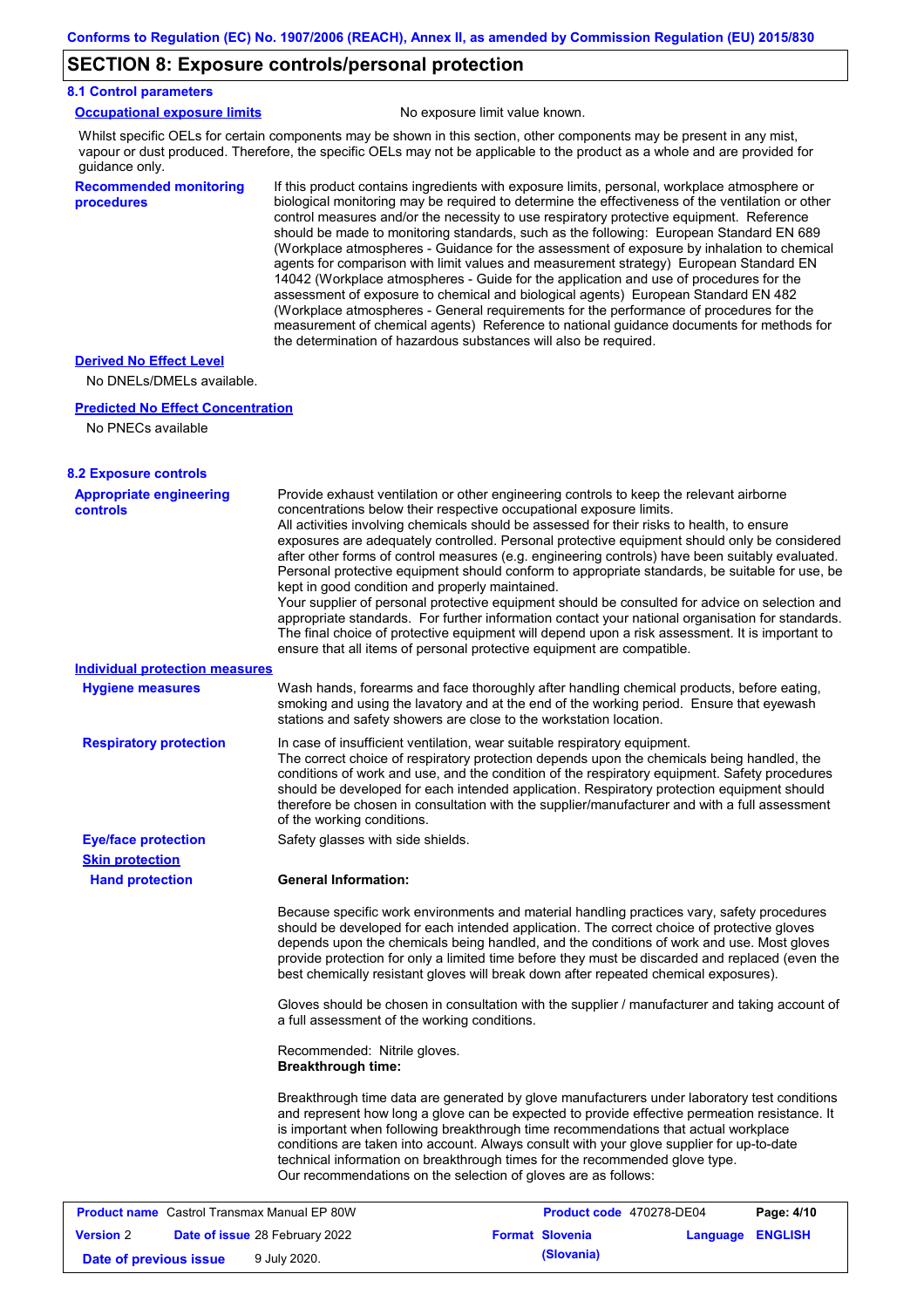## **SECTION 8: Exposure controls/personal protection**

Continuous contact:

|                                                  | Gloves with a minimum breakthrough time of 240 minutes, or >480 minutes if suitable gloves<br>can be obtained.<br>If suitable gloves are not available to offer that level of protection, gloves with shorter<br>breakthrough times may be acceptable as long as appropriate glove maintenance and<br>replacement regimes are determined and adhered to.                                                                                                                                                                                                                                                                                                         |
|--------------------------------------------------|------------------------------------------------------------------------------------------------------------------------------------------------------------------------------------------------------------------------------------------------------------------------------------------------------------------------------------------------------------------------------------------------------------------------------------------------------------------------------------------------------------------------------------------------------------------------------------------------------------------------------------------------------------------|
|                                                  | Short-term / splash protection:                                                                                                                                                                                                                                                                                                                                                                                                                                                                                                                                                                                                                                  |
|                                                  | Recommended breakthrough times as above.<br>It is recognised that for short-term, transient exposures, gloves with shorter breakthrough times<br>may commonly be used. Therefore, appropriate maintenance and replacement regimes must<br>be determined and rigorously followed.                                                                                                                                                                                                                                                                                                                                                                                 |
|                                                  | <b>Glove Thickness:</b>                                                                                                                                                                                                                                                                                                                                                                                                                                                                                                                                                                                                                                          |
|                                                  | For general applications, we recommend gloves with a thickness typically greater than 0.35 mm.                                                                                                                                                                                                                                                                                                                                                                                                                                                                                                                                                                   |
|                                                  | It should be emphasised that glove thickness is not necessarily a good predictor of glove<br>resistance to a specific chemical, as the permeation efficiency of the glove will be dependent<br>on the exact composition of the glove material. Therefore, glove selection should also be based<br>on consideration of the task requirements and knowledge of breakthrough times.<br>Glove thickness may also vary depending on the glove manufacturer, the glove type and the<br>glove model. Therefore, the manufacturers' technical data should always be taken into account<br>to ensure selection of the most appropriate glove for the task.                |
|                                                  | Note: Depending on the activity being conducted, gloves of varying thickness may be required<br>for specific tasks. For example:                                                                                                                                                                                                                                                                                                                                                                                                                                                                                                                                 |
|                                                  | • Thinner gloves (down to 0.1 mm or less) may be required where a high degree of manual<br>dexterity is needed. However, these gloves are only likely to give short duration protection and<br>would normally be just for single use applications, then disposed of.                                                                                                                                                                                                                                                                                                                                                                                             |
|                                                  | • Thicker gloves (up to 3 mm or more) may be required where there is a mechanical (as well<br>as a chemical) risk i.e. where there is abrasion or puncture potential.                                                                                                                                                                                                                                                                                                                                                                                                                                                                                            |
| <b>Skin and body</b>                             | Use of protective clothing is good industrial practice.<br>Personal protective equipment for the body should be selected based on the task being<br>performed and the risks involved and should be approved by a specialist before handling this<br>product.<br>Cotton or polyester/cotton overalls will only provide protection against light superficial<br>contamination that will not soak through to the skin. Overalls should be laundered on a regular<br>basis. When the risk of skin exposure is high (e.g. when cleaning up spillages or if there is a<br>risk of splashing) then chemical resistant aprons and/or impervious chemical suits and boots |
| <b>Refer to standards:</b>                       | will be required.<br>Respiratory protection: EN 529<br>Gloves: EN 420, EN 374<br>Eye protection: EN 166<br>Filtering half-mask: EN 149<br>Filtering half-mask with valve: EN 405<br>Half-mask: EN 140 plus filter<br>Full-face mask: EN 136 plus filter<br>Particulate filters: EN 143<br>Gas/combined filters: EN 14387                                                                                                                                                                                                                                                                                                                                         |
| <b>Environmental exposure</b><br><b>controls</b> | Emissions from ventilation or work process equipment should be checked to ensure they<br>comply with the requirements of environmental protection legislation. In some cases, fume<br>scrubbers, filters or engineering modifications to the process equipment will be necessary to<br>reduce emissions to acceptable levels.                                                                                                                                                                                                                                                                                                                                    |

## **SECTION 9: Physical and chemical properties**

The conditions of measurement of all properties are at standard temperature and pressure unless otherwise indicated.

### **9.1 Information on basic physical and chemical properties**

| <b>Appearance</b>      |                                                    |                          |          |                |
|------------------------|----------------------------------------------------|--------------------------|----------|----------------|
| <b>Physical state</b>  | Liguid.                                            |                          |          |                |
| <b>Colour</b>          | Yellow. [Light]                                    |                          |          |                |
| <b>Odour</b>           | Not available.                                     |                          |          |                |
|                        | <b>Product name</b> Castrol Transmax Manual EP 80W | Product code 470278-DE04 |          | Page: 5/10     |
| <b>Version 2</b>       | Date of issue 28 February 2022                     | <b>Format Slovenia</b>   | Language | <b>ENGLISH</b> |
| Date of previous issue | 9 July 2020.                                       | (Slovania)               |          |                |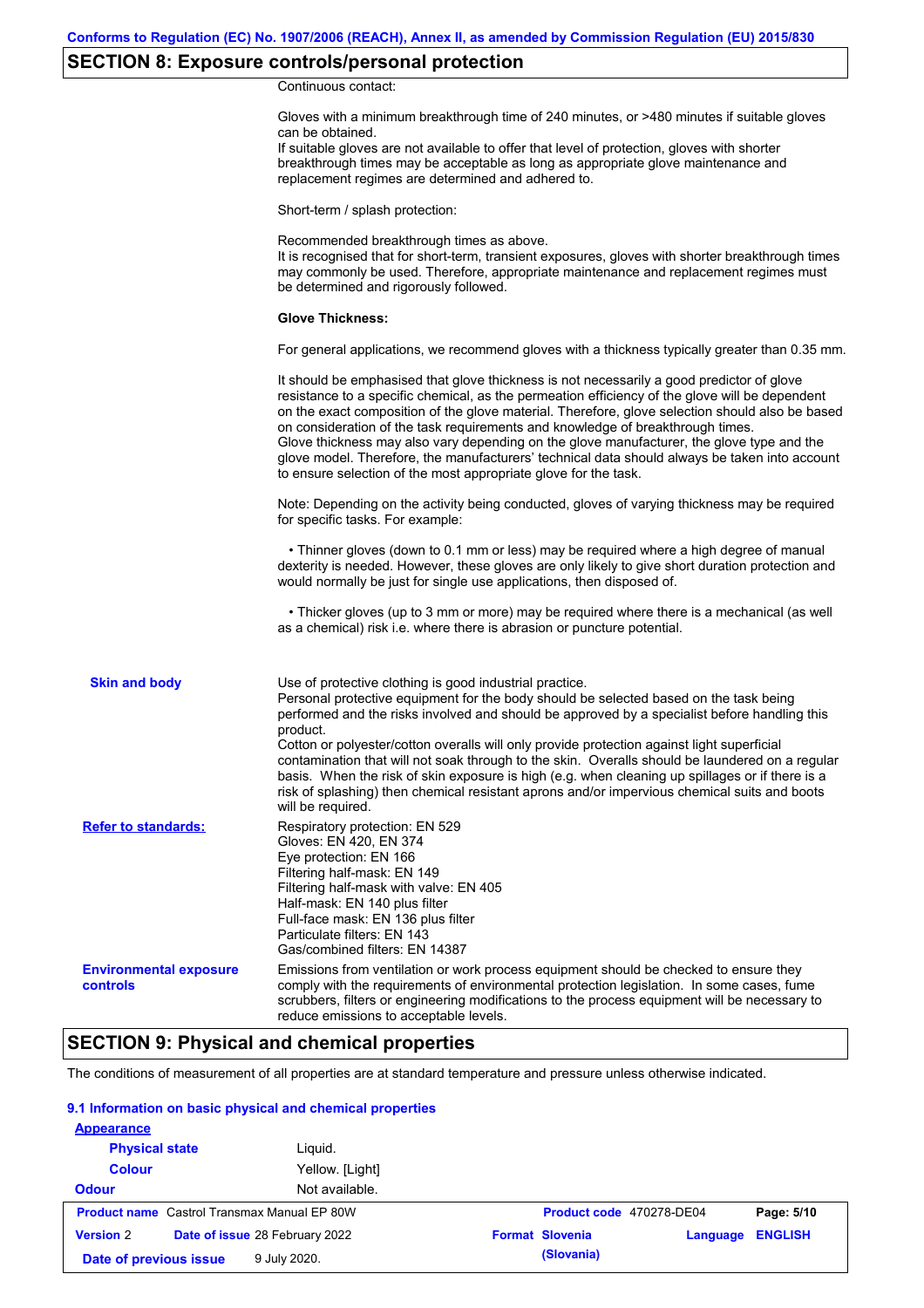# **SECTION 9: Physical and chemical properties**

| <b>Odour threshold</b>                                 | Not available.                        |
|--------------------------------------------------------|---------------------------------------|
| рH                                                     | Mot applicable.                       |
| <b>Melting point/freezing point</b>                    | Not available.                        |
| Initial boiling point and boiling<br>range             | Not available.                        |
| <b>Pour point</b>                                      | -39 °C                                |
| <b>Flash point</b>                                     | Open cup: >180°C (>356°F) [Cleveland] |
| <b>Evaporation rate</b>                                | Not available.                        |
| <b>Flammability (solid, gas)</b>                       | Not available.                        |
| <b>Upper/lower flammability or</b><br>explosive limits | Not available.                        |

**Vapour pressure**

Not available.

|                                                   |                                                                                                                                             | Vapour Pressure at 20°C |         |                    | Vapour pressure at 50°C |     |               |
|---------------------------------------------------|---------------------------------------------------------------------------------------------------------------------------------------------|-------------------------|---------|--------------------|-------------------------|-----|---------------|
|                                                   | <b>Ingredient name</b>                                                                                                                      | mm Hg kPa               |         | <b>Method</b>      | mm<br>Hg                | kPa | <b>Method</b> |
|                                                   | Distillates (petroleum),<br>hydrotreated heavy<br>paraffinic                                                                                | < 0.08                  | < 0.011 | <b>ASTM D 5191</b> |                         |     |               |
| <b>Vapour density</b>                             | Not available.                                                                                                                              |                         |         |                    |                         |     |               |
| <b>Relative density</b>                           | Not available.                                                                                                                              |                         |         |                    |                         |     |               |
| <b>Density</b>                                    | <1000 kg/m <sup>3</sup> (<1 g/cm <sup>3</sup> ) at 15 <sup>°</sup> C                                                                        |                         |         |                    |                         |     |               |
| <b>Solubility(ies)</b>                            | insoluble in water.                                                                                                                         |                         |         |                    |                         |     |               |
| <b>Partition coefficient: n-octanol/</b><br>water | Not applicable.                                                                                                                             |                         |         |                    |                         |     |               |
| <b>Auto-ignition temperature</b>                  | Not available.                                                                                                                              |                         |         |                    |                         |     |               |
| <b>Decomposition temperature</b>                  | Not available.                                                                                                                              |                         |         |                    |                         |     |               |
| <b>Viscosity</b>                                  | Kinematic: 77.33 mm <sup>2</sup> /s (77.33 cSt) at 40 $^{\circ}$ C<br>Kinematic: 9.5 to 10.5 mm <sup>2</sup> /s (9.5 to 10.5 cSt) at 100 °C |                         |         |                    |                         |     |               |
| <b>Explosive properties</b>                       | Not available.                                                                                                                              |                         |         |                    |                         |     |               |
| <b>Oxidising properties</b>                       | Not available.                                                                                                                              |                         |         |                    |                         |     |               |
| <b>Particle characteristics</b>                   |                                                                                                                                             |                         |         |                    |                         |     |               |
| <b>Median particle size</b>                       | Not applicable.                                                                                                                             |                         |         |                    |                         |     |               |

**9.2 Other information**

No additional information.

## **SECTION 10: Stability and reactivity**

| <b>10.1 Reactivity</b>                            | No specific test data available for this product. Refer to Conditions to avoid and Incompatible<br>materials for additional information.                                |
|---------------------------------------------------|-------------------------------------------------------------------------------------------------------------------------------------------------------------------------|
| <b>10.2 Chemical stability</b>                    | The product is stable.                                                                                                                                                  |
| <b>10.3 Possibility of</b><br>hazardous reactions | Under normal conditions of storage and use, hazardous reactions will not occur.<br>Under normal conditions of storage and use, hazardous polymerisation will not occur. |
| <b>10.4 Conditions to avoid</b>                   | Avoid all possible sources of ignition (spark or flame).                                                                                                                |
| <b>10.5 Incompatible materials</b>                | Reactive or incompatible with the following materials: oxidising materials.                                                                                             |
| <b>10.6 Hazardous</b><br>decomposition products   | Under normal conditions of storage and use, hazardous decomposition products should not be<br>produced.                                                                 |

| <b>Product name</b> Castrol Transmax Manual EP 80W |  |                                       | <b>Product code</b> 470278-DE04 |                        | Page: 6/10              |  |
|----------------------------------------------------|--|---------------------------------------|---------------------------------|------------------------|-------------------------|--|
| <b>Version 2</b>                                   |  | <b>Date of issue 28 February 2022</b> |                                 | <b>Format Slovenia</b> | <b>Language ENGLISH</b> |  |
| Date of previous issue                             |  | 9 July 2020.                          |                                 | (Slovania)             |                         |  |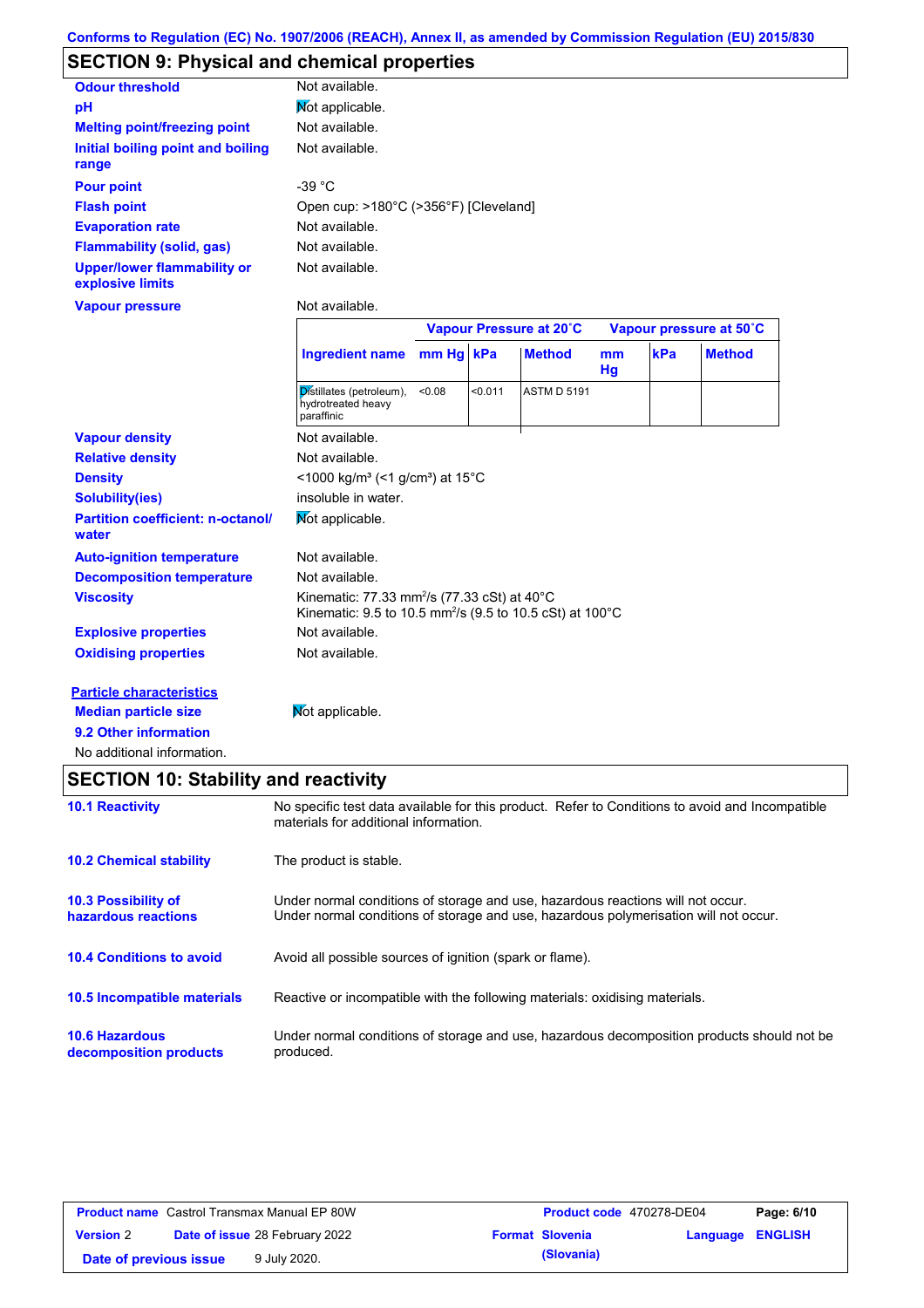## **SECTION 11: Toxicological information**

| 11.1 Information on toxicological effects          |                                                                                                                             |
|----------------------------------------------------|-----------------------------------------------------------------------------------------------------------------------------|
| <b>Acute toxicity estimates</b>                    |                                                                                                                             |
| Mot available.                                     |                                                                                                                             |
| <b>Information on likely</b><br>routes of exposure | Routes of entry anticipated: Dermal, Inhalation.                                                                            |
| <b>Potential acute health effects</b>              |                                                                                                                             |
| <b>Inhalation</b>                                  | Vapour inhalation under ambient conditions is not normally a problem due to low vapour<br>pressure.                         |
| <b>Ingestion</b>                                   | No known significant effects or critical hazards.                                                                           |
| <b>Skin contact</b>                                | Defatting to the skin. May cause skin dryness and irritation.                                                               |
| <b>Eye contact</b>                                 | No known significant effects or critical hazards.                                                                           |
|                                                    | Symptoms related to the physical, chemical and toxicological characteristics                                                |
| <b>Inhalation</b>                                  | May be harmful by inhalation if exposure to vapour, mists or fumes resulting from thermal<br>decomposition products occurs. |
| <b>Ingestion</b>                                   | No specific data.                                                                                                           |
| <b>Skin contact</b>                                | Adverse symptoms may include the following:<br>irritation<br>dryness<br>cracking                                            |
| <b>Eye contact</b>                                 | No specific data.                                                                                                           |
|                                                    | Delayed and immediate effects as well as chronic effects from short and long-term exposure                                  |
| <b>Inhalation</b>                                  | Overexposure to the inhalation of airborne droplets or aerosols may cause irritation of the<br>respiratory tract.           |
| <b>Ingestion</b>                                   | Ingestion of large quantities may cause nausea and diarrhoea.                                                               |
| <b>Skin contact</b>                                | Prolonged or repeated contact can defat the skin and lead to irritation and/or dermatitis.                                  |
| <b>Eye contact</b>                                 | Potential risk of transient stinging or redness if accidental eye contact occurs.                                           |
| <b>Potential chronic health effects</b>            |                                                                                                                             |
| <b>General</b>                                     | No known significant effects or critical hazards.                                                                           |
| <b>Carcinogenicity</b>                             | No known significant effects or critical hazards.                                                                           |
| <b>Mutagenicity</b>                                | No known significant effects or critical hazards.                                                                           |
| <b>Developmental effects</b>                       | No known significant effects or critical hazards.                                                                           |
| <b>Fertility effects</b>                           | No known significant effects or critical hazards.                                                                           |

## **SECTION 12: Ecological information**

## **12.1 Toxicity**

**Environmental hazards** Not classified as dangerous

### **12.2 Persistence and degradability**

Expected to be biodegradable.

### **12.3 Bioaccumulative potential**

This product is not expected to bioaccumulate through food chains in the environment.

| <b>12.4 Mobility in soil</b>                                  |                                                                      |
|---------------------------------------------------------------|----------------------------------------------------------------------|
| <b>Soil/water partition</b><br>coefficient (K <sub>oc</sub> ) | Not available.                                                       |
| <b>Mobility</b>                                               | Spillages may penetrate the soil causing ground water contamination. |

#### **12.5 Results of PBT and vPvB assessment**

Product does not meet the criteria for PBT or vPvB according to Regulation (EC) No. 1907/2006, Annex XIII.

### **12.6 Other adverse effects Other ecological information**

Spills may form a film on water surfaces causing physical damage to organisms. Oxygen transfer could also be impaired.

| <b>Product name</b> Castrol Transmax Manual EP 80W |  |                                       | <b>Product code</b> 470278-DE04 |                        | Page: 7/10       |  |
|----------------------------------------------------|--|---------------------------------------|---------------------------------|------------------------|------------------|--|
| <b>Version 2</b>                                   |  | <b>Date of issue 28 February 2022</b> |                                 | <b>Format Slovenia</b> | Language ENGLISH |  |
| Date of previous issue                             |  | 9 July 2020.                          |                                 | (Slovania)             |                  |  |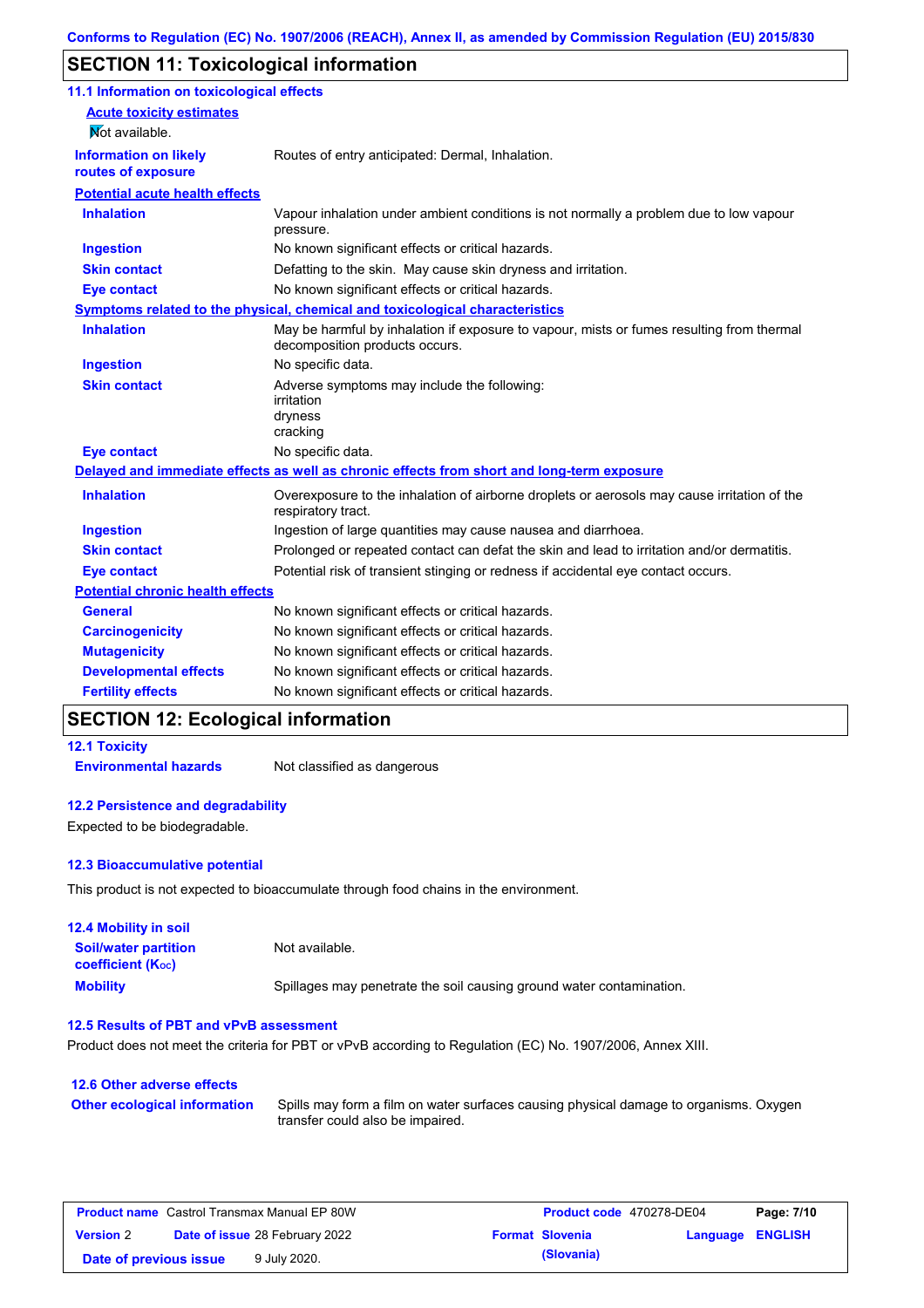### **SECTION 13: Disposal considerations**

### **13.1 Waste treatment methods**

#### **Product**

**Methods of disposal**

Where possible, arrange for product to be recycled. Dispose of via an authorised person/ licensed waste disposal contractor in accordance with local regulations.

**Hazardous waste** Yes.

**European waste catalogue (EWC)**

| <b>Waste code</b> | <b>Waste designation</b>                                         |
|-------------------|------------------------------------------------------------------|
| 13 02 05*         | Imineral-based non-chlorinated engine, gear and lubricating oils |

However, deviation from the intended use and/or the presence of any potential contaminants may require an alternative waste disposal code to be assigned by the end user.

| <b>Packaging</b>           |                                                                                                                                                                                                                                         |
|----------------------------|-----------------------------------------------------------------------------------------------------------------------------------------------------------------------------------------------------------------------------------------|
| <b>Methods of disposal</b> | Where possible, arrange for product to be recycled. Dispose of via an authorised person/<br>licensed waste disposal contractor in accordance with local regulations.                                                                    |
| <b>Special precautions</b> | This material and its container must be disposed of in a safe way. Empty containers or liners<br>may retain some product residues. Avoid dispersal of spilt material and runoff and contact with<br>soil, waterways, drains and sewers. |
| Slovenia - Hazardous waste | This product is classified as dangerous according to Slovenian waste treatment rules [Ur.l. RS.<br>No. 45/2000 as amended and adapted].                                                                                                 |
| <b>References</b>          | Commission 2014/955/EU<br>Directive 2008/98/EC                                                                                                                                                                                          |

## **SECTION 14: Transport information**

|                                                | <b>ADR/RID</b> | <b>ADN</b>     | <b>IMDG</b>    | <b>IATA</b>    |
|------------------------------------------------|----------------|----------------|----------------|----------------|
| 14.1 UN number                                 | Not regulated. | Not regulated. | Not regulated. | Not regulated. |
| 14.2 UN proper<br>shipping name                |                |                |                |                |
| <b>14.3 Transport</b><br>hazard class(es)      |                |                |                |                |
| 14.4 Packing<br>group                          |                |                |                |                |
| 14.5<br><b>Environmental</b><br><b>hazards</b> | lNo.           | No.            | No.            | No.            |
| <b>Additional</b><br>information               |                |                |                |                |

**14.6 Special precautions for user** Not available.

#### **14.7 Transport in bulk according to IMO instruments**

### **SECTION 15: Regulatory information**

**15.1 Safety, health and environmental regulations/legislation specific for the substance or mixture**

**EU Regulation (EC) No. 1907/2006 (REACH)**

### **Annex XIV - List of substances subject to authorisation**

Not available.

**Annex XIV**

None of the components are listed.

**Substances of very high concern**

None of the components are listed.

**EU Regulation (EC) No. 1907/2006 (REACH)**

| <b>Product name</b> Castrol Transmax Manual EP 80W |                                       |              | <b>Product code</b> 470278-DE04 | Page: 8/10             |                  |  |
|----------------------------------------------------|---------------------------------------|--------------|---------------------------------|------------------------|------------------|--|
| <b>Version 2</b>                                   | <b>Date of issue 28 February 2022</b> |              |                                 | <b>Format Slovenia</b> | Language ENGLISH |  |
| Date of previous issue                             |                                       | 9 July 2020. |                                 | (Slovania)             |                  |  |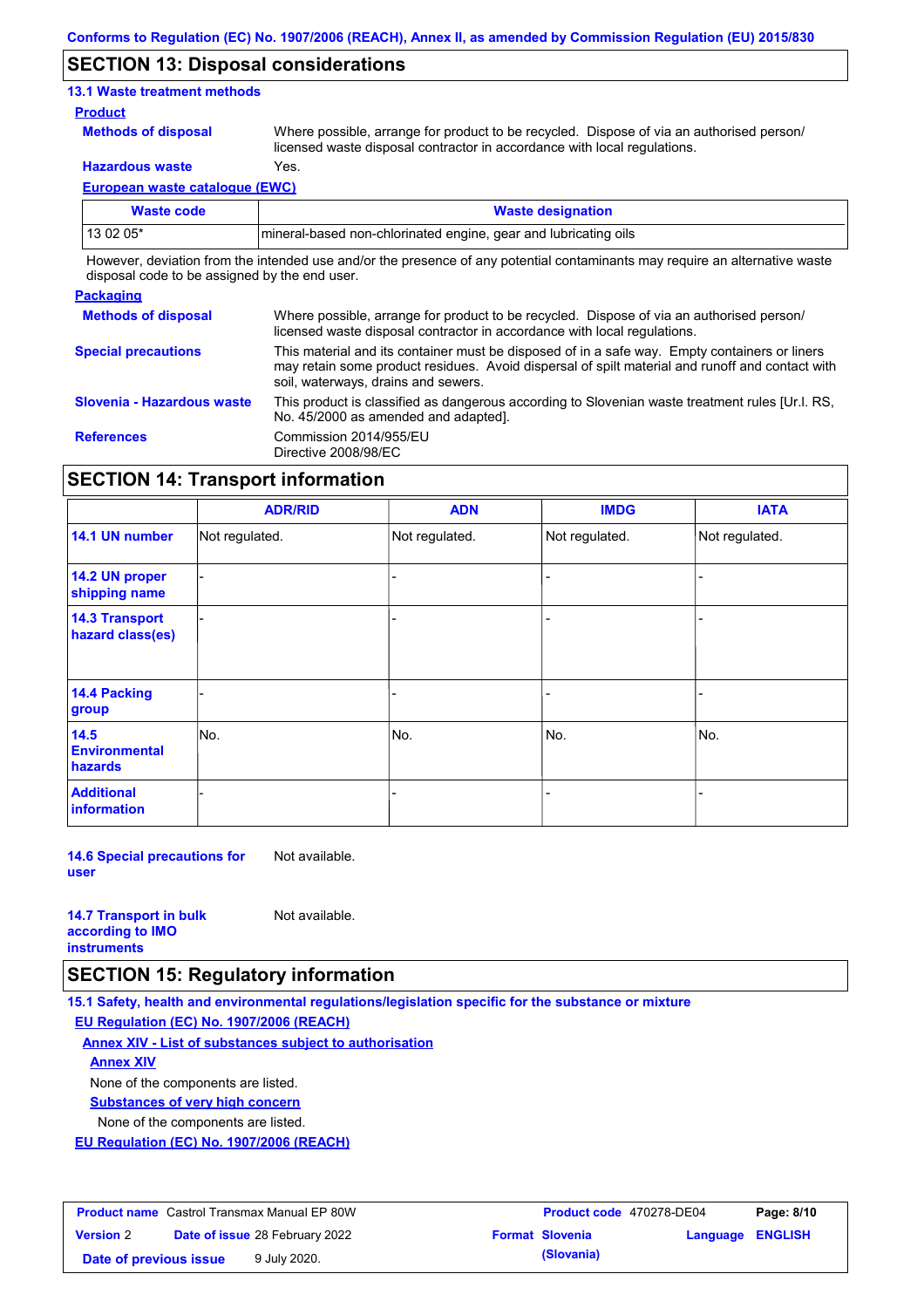## **Conforms to Regulation (EC) No. 1907/2006 (REACH), Annex II, as amended by Commission Regulation (EU) 2015/830**

# **SECTION 15: Regulatory information**

| <b>Annex XVII - Restrictions</b><br>on the manufacture.<br>placing on the market<br>and use of certain<br>dangerous substances,<br>mixtures and articles | Not applicable.                                                                                                                |
|----------------------------------------------------------------------------------------------------------------------------------------------------------|--------------------------------------------------------------------------------------------------------------------------------|
| <b>Other regulations</b>                                                                                                                                 |                                                                                                                                |
| <b>REACH Status</b>                                                                                                                                      | The company, as identified in Section 1, sells this product in the EU in compliance with the<br>current requirements of REACH. |
| <b>United States inventory</b><br>(TSCA 8b)                                                                                                              | All components are active or exempted.                                                                                         |
| <b>Australia inventory (AIIC)</b>                                                                                                                        | All components are listed or exempted.                                                                                         |
| <b>Canada inventory</b>                                                                                                                                  | All components are listed or exempted.                                                                                         |
| <b>China inventory (IECSC)</b>                                                                                                                           | All components are listed or exempted.                                                                                         |
| <b>Japan inventory (CSCL)</b>                                                                                                                            | All components are listed or exempted.                                                                                         |
| <b>Korea inventory (KECI)</b>                                                                                                                            | All components are listed or exempted.                                                                                         |
| <b>Philippines inventory</b><br>(PICCS)                                                                                                                  | At least one component is not listed.                                                                                          |
| <b>Taiwan Chemical</b><br><b>Substances Inventory</b><br>(TCSI)                                                                                          | All components are listed or exempted.                                                                                         |
| Ozone depleting substances (1005/2009/EU)                                                                                                                |                                                                                                                                |
| Not listed.                                                                                                                                              |                                                                                                                                |
| Prior Informed Consent (PIC) (649/2012/EU)<br>Not listed.                                                                                                |                                                                                                                                |
| <b>Persistent Organic Pollutants</b><br>Not listed.                                                                                                      |                                                                                                                                |
| <b>EU - Water framework directive - Priority substances</b>                                                                                              |                                                                                                                                |
| None of the components are listed.                                                                                                                       |                                                                                                                                |
| <b>Seveso Directive</b>                                                                                                                                  |                                                                                                                                |
| This product is not controlled under the Seveso Directive.                                                                                               |                                                                                                                                |
|                                                                                                                                                          |                                                                                                                                |

| <b>15.2 Chemical safety</b> | A Chemical Safety Assessment has been carried out for one or more of the substances within  |
|-----------------------------|---------------------------------------------------------------------------------------------|
| assessment                  | this mixture. A Chemical Safety Assessment has not been carried out for the mixture itself. |

## **SECTION 16: Other information**

| <b>Abbreviations and acronyms</b>                  | Inland Waterway                                                 | ADN = European Provisions concerning the International Carriage of Dangerous Goods by    |            |
|----------------------------------------------------|-----------------------------------------------------------------|------------------------------------------------------------------------------------------|------------|
|                                                    | Road                                                            | ADR = The European Agreement concerning the International Carriage of Dangerous Goods by |            |
|                                                    | $ATE = Acute Toxicity Estimate$                                 |                                                                                          |            |
|                                                    | <b>BCF</b> = Bioconcentration Factor                            |                                                                                          |            |
|                                                    | CAS = Chemical Abstracts Service                                |                                                                                          |            |
|                                                    | CSA = Chemical Safety Assessment                                | CLP = Classification, Labelling and Packaging Regulation [Regulation (EC) No. 1272/2008] |            |
|                                                    | CSR = Chemical Safety Report                                    |                                                                                          |            |
|                                                    | DMEL = Derived Minimal Effect Level                             |                                                                                          |            |
|                                                    | DNEL = Derived No Effect Level                                  |                                                                                          |            |
|                                                    |                                                                 | EINECS = European Inventory of Existing Commercial chemical Substances                   |            |
|                                                    | ES = Exposure Scenario                                          |                                                                                          |            |
|                                                    | EUH statement = CLP-specific Hazard statement                   |                                                                                          |            |
|                                                    | EWC = European Waste Catalogue                                  |                                                                                          |            |
|                                                    |                                                                 | GHS = Globally Harmonized System of Classification and Labelling of Chemicals            |            |
|                                                    | IATA = International Air Transport Association                  |                                                                                          |            |
|                                                    | IBC = Intermediate Bulk Container                               |                                                                                          |            |
|                                                    | <b>IMDG</b> = International Maritime Dangerous Goods            |                                                                                          |            |
|                                                    | LogPow = logarithm of the octanol/water partition coefficient   |                                                                                          |            |
|                                                    | modified by the Protocol of 1978. ("Marpol" = marine pollution) | MARPOL = International Convention for the Prevention of Pollution From Ships, 1973 as    |            |
|                                                    | OECD = Organisation for Economic Co-operation and Development   |                                                                                          |            |
|                                                    | PBT = Persistent, Bioaccumulative and Toxic                     |                                                                                          |            |
| <b>Product name</b> Castrol Transmax Manual EP 80W |                                                                 | Product code 470278-DE04                                                                 | Page: 9/10 |

| <b>Product name</b> Castrol Transmax Manual EP 80W |  |                                       | <b>Product code</b> 470278-DE04 |                        | Page: 9/10       |  |
|----------------------------------------------------|--|---------------------------------------|---------------------------------|------------------------|------------------|--|
| <b>Version 2</b>                                   |  | <b>Date of issue 28 February 2022</b> |                                 | <b>Format Slovenia</b> | Language ENGLISH |  |
| Date of previous issue                             |  | 9 July 2020.                          |                                 | (Slovania)             |                  |  |